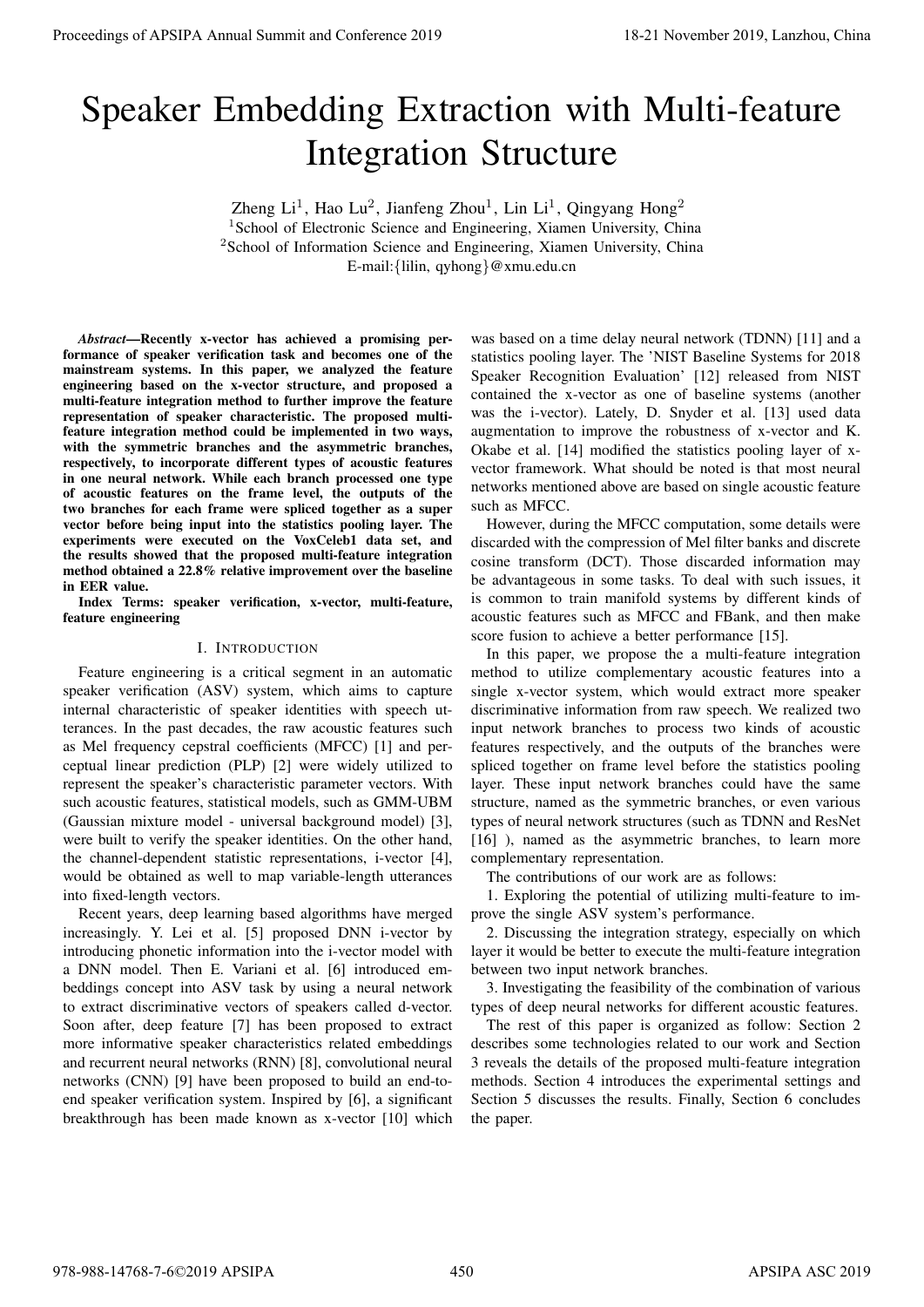# II. RELATED WORK

This section demonstrates the related works of taking advantage of acoustic features more effectively in ASV task.

K. S. R. Murty et al. [17] indicated that there were some information missed, named the residual phase, in comparison with the information presented in the conventional MFCC. To tackle this problem, they proposed an algorithm with LP to capture residual phase as an additional feature. Systems that they built on residual phase feature performed far worse than systems on conventional MFCC, but after the fusion of two systems, the better EER was obtained.

Z. Li et al. [18] presented a method to utilize complementary acoustic features by concatenating multiple features to attain a new feature and implemented the ASV system with GMM-UBM [3]. To reduce the dimensions of the new combined feature and to avoid redundancy after combination, LDA and feature-domain latent factor analysis (fLFA) were used.

S. Yaman et al. [19] introduced a bottleneck feature extraction model which performed slightly worse than MFCC but it was complementary in score-level fusion. M. McLaren et al. [20] proposed the tandem feature based on the combination of bottleneck feature and basic acoustic feature to improve the performance of i-vector.

The ASVspoof2019 officially [21] revealed the baseline systems with two kinds of features (LFCC [22] and CQCC [23]) and two baseline systems shared a same GMM classifier. The results given show that two features have advantages in different attack tasks. Due to the complementary of acoustic features in ASVspoof, we explored multi-feature integration and multi-task learning [15] in the challenge and achieved comprising results. However in [15], we only implemented the proposed symmetric branches with the 5th hidden layer as the stitching layer and no attempts were completed on ASV task. In this paper, we further analyze the potentiality of multifeature in the speaker verification task.

The works aforementioned indicated that training a speaker discriminative information extractor with only one kind of acoustic feature is not enough and it is necessary to compensate information discarded in single acoustic feature.

#### III. MULTI-FEATURE INTEGRATION STRUCTURES

The proposed multi-feature integration structures are based on the mature x-vector system without tedious modification but it could compensate the omitted details in acoustic features. In this paper, we chose MFCC and FBank feature as the combination of multi-feature due to they are different in processing completeness. The presented multi-feature integration strctures could be used in other complementary feature combinations such as MFCC and PLP.

The most straightforward approach to apply multi-feature is concatenating features directly as the input data of the x-vector system which is shown in Fig 1. We name this structure as the direct integration structure. The appending process could be written as:

$$
x_{new} \leftarrow Appendix_{MFCC}, x_{FBank})
$$
 (1)



Fig. 1. The processing of concatenating multi-feature

where  $x_{MFCC}, x_{FBank}$  represent the feature matrix of MFCC and FBank respectively, and *xnew* represents the concatenated feature's matrix.

Considering the data distribution of different features is comparatively dissimilar and the information between features is complementary, we proposed a multi-feature integration structure as shown in Fig. 2. In this structure, two different acoustic features extracted from the same speech segment are sent into two independent neural network branches. We use  $T_1(\cdot)$ ,  $T_2(\cdot)$  to represent the computaion in the TDNN block for MFCC and for FBank respectively. The initial configuration of two branches for two acoustic features are strictly the same except the input dimensions, which is named as the symmetric branches. So after training,  $T_1(\cdot)$ ,  $T_2(\cdot)$  still remain high similarity in activation logic. Then  $T_1(\cdot)$  and  $T_2(\cdot)$  are stitched in a fully connected layer  $S(\cdot)$ , named stitching layer, before being sent into the statistics pooling layer. Considering that there may be several hidden layers after the stitching layer, we use the stitching block to represent the stitching layer and the hidden layers between the stitching layer and the statistics pooling layer. The mathematical relation in stitching block could be written as: Proceeding of APSIPA Annual Summit at China 451 Annual Summit and Conference 2019 18-21 November 2019, Lanzhou, China 451 Annual Summit and Conference 2019, Lanzhou, China 451 Annual Summit and Conference 2019, Lanzhou, C

$$
y_{new} = S(T_1(x_{MFCC}) + T_2(x_{FBank}))
$$
 (2)

By doing so, two neural network blocks will separately learn unique information from various acoustic features. Furthermore, assigning different specific hidden layer as the stitching layer could lead to various performance in specific databases. So we experimented different hidden layer to be the stitching layer.

On the other hand, each kind of features may be fitted with its own best-matched neural network structure due to distinctive information. So we proposed another more distinguishable architecture in which two features are processed by two different kinds of network branches to learn complementary information. In this paper, the structure consists of TDNN and ResNet neural networks was explored, which was name as the asymmetric branches. In Figure 3,  $T(\cdot)$ ,  $R(\cdot)$  represent the computation of TDNN block for MFCC and ResNet block for FBank, respectively. We used the FBank feature which contains more original knowledge as ResNet block's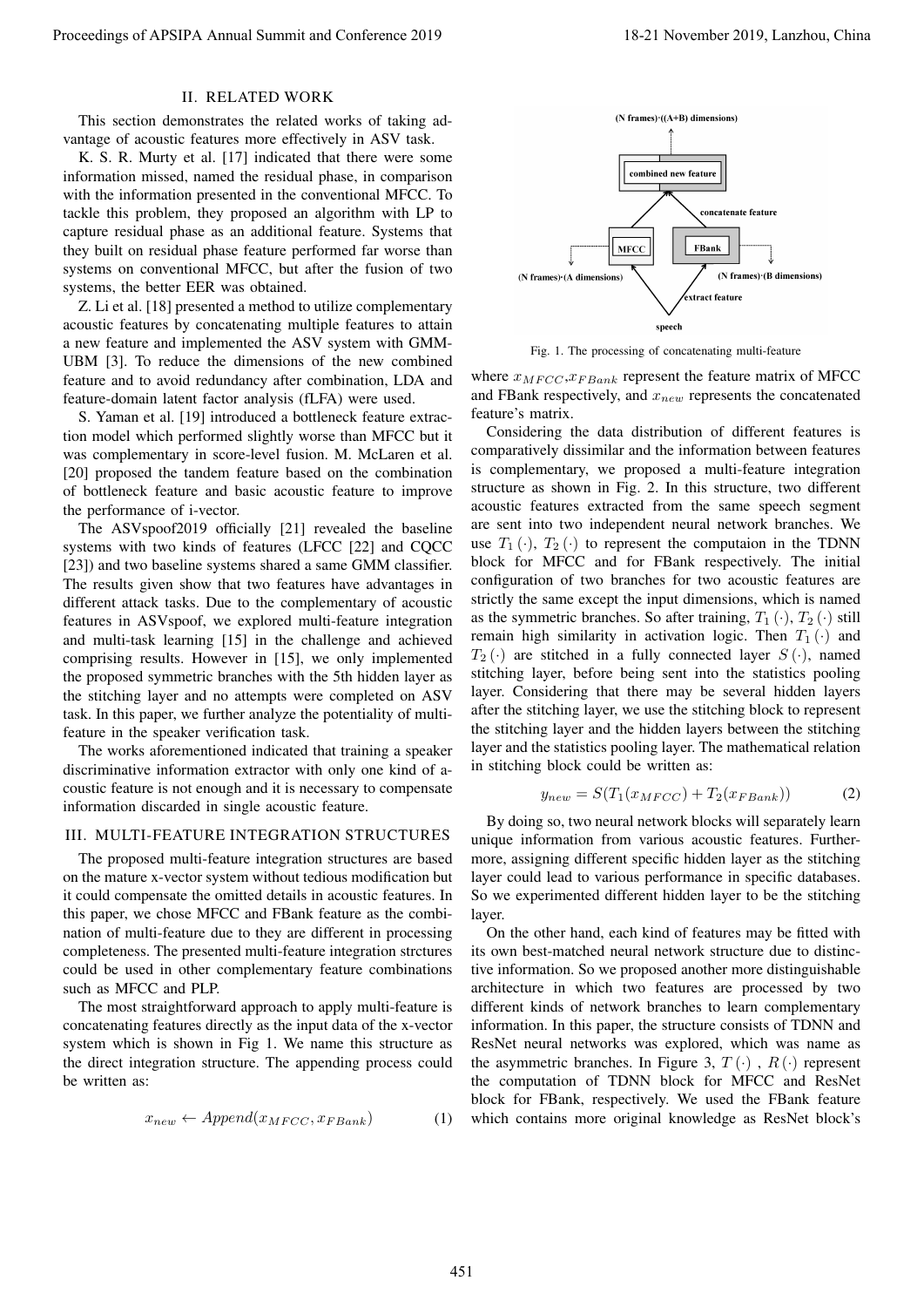

Fig. 2. The multi-feature integration with the symmetric branches

input, because the ResNet is expert at handling original and complex information. The mathematical relation in stitching block could be rewritten as:

$$
y_{new} = S(T(x_{MFCC}) + R(x_{FBank}))
$$
 (3)

After training, the output of the penultimate hidden layer is extracted as speaker embedding (x-vector). Mean subtraction, length normalization, LDA and PLDA would be applied to speaker embeddings in sequence.

#### IV. EXPIMENTAL SETTINGS

For the purpose of exploratory experiment, all the conceptions aforementioned were only implemented with MFCC and FBank, but it is also the same for the other different features or even with more than two kinds of features. All the experiments were executed on Kaldi toolkit [24].

#### *A. Database*

The VoxCeleb 1 [25] training data set was utilized as our training set and the VoxCeleb 1 test data set was used to evaluate the models. Before training, we used the same data augmentation algorithm as Kaldi's recipe<sup>1</sup> to expand the training data. We randomly chosen 140,000 noisy utterances and mixed them with the original training data.

## *B. Baseline systems*

The baseline x-vector systems based on TDNN were identical with Kaldi's official recipe, using one kind of acoustic features, respectively. The baseline x-vector systems based on ResNet used the typical ResNet configuration and the number of ResNet block's hidden layers were the same as the systems based on TDNN. The 30-dimensional MFCC and 40 dimensional FBank were used as input acoustic features with a frame shift of 10ms and a frame length of 25ms. CMVN

<sup>1</sup> egs/voxceleb/v2



Fig. 3. The multi-feature integration with the asymmetric branches

with a 3-second window and energy-based VAD were applied. The backend was also the identical as what's in the Kaldi's recipe. Mean subtraction, length normalization were applied to x-vectors and then the vectors dimensions were reduced to 200 with LDA. The 200-dimensional vectors were used to train the PLDA model, on which the final verification scores were obtained.

#### *C. Proposed systems*

The settings in the direct integration structure was the same as Kaldi's official recipe except for the input feature was an new feature concatenated by MFCC and FBank.

The configuration in the multi-feature integration with symmetric branches could be regarded as the bifurcated structure of the baseline x-vector systems before the stitching layer.

Meanwhile, the configuration before the stitching layer in the multi-feature integration with asymmetric branches could be considered as the bifurcated structure with TDNN and ResNet. Moreover, the settings before the statistics pooling layer were the same as the parameters of TDNN for MFCC or those of ResNet for FBank.

The backend process in experiments were the same as the baseline systems.

## V. RESULTS

The results of the baseline systems and the proposed systems are reported in Table 1, including the evaluation metrics of minDCF08 (p-target=0.01), minDCF10 (p-target=0.001) and equal error rate (EER).

Given the single kind of acoustic feature, TDNN with MFCC outperformed the same network structure with FBank. In contrast, ResNet with FBank obtained better performance than ResNet with MFCC. It is obvious to find out that TDNN with MFCC and ResNet with FBank would be the appropriate configurations, of which the former one is abbreviated as the baseline 1 and the latter one as the baseline 2.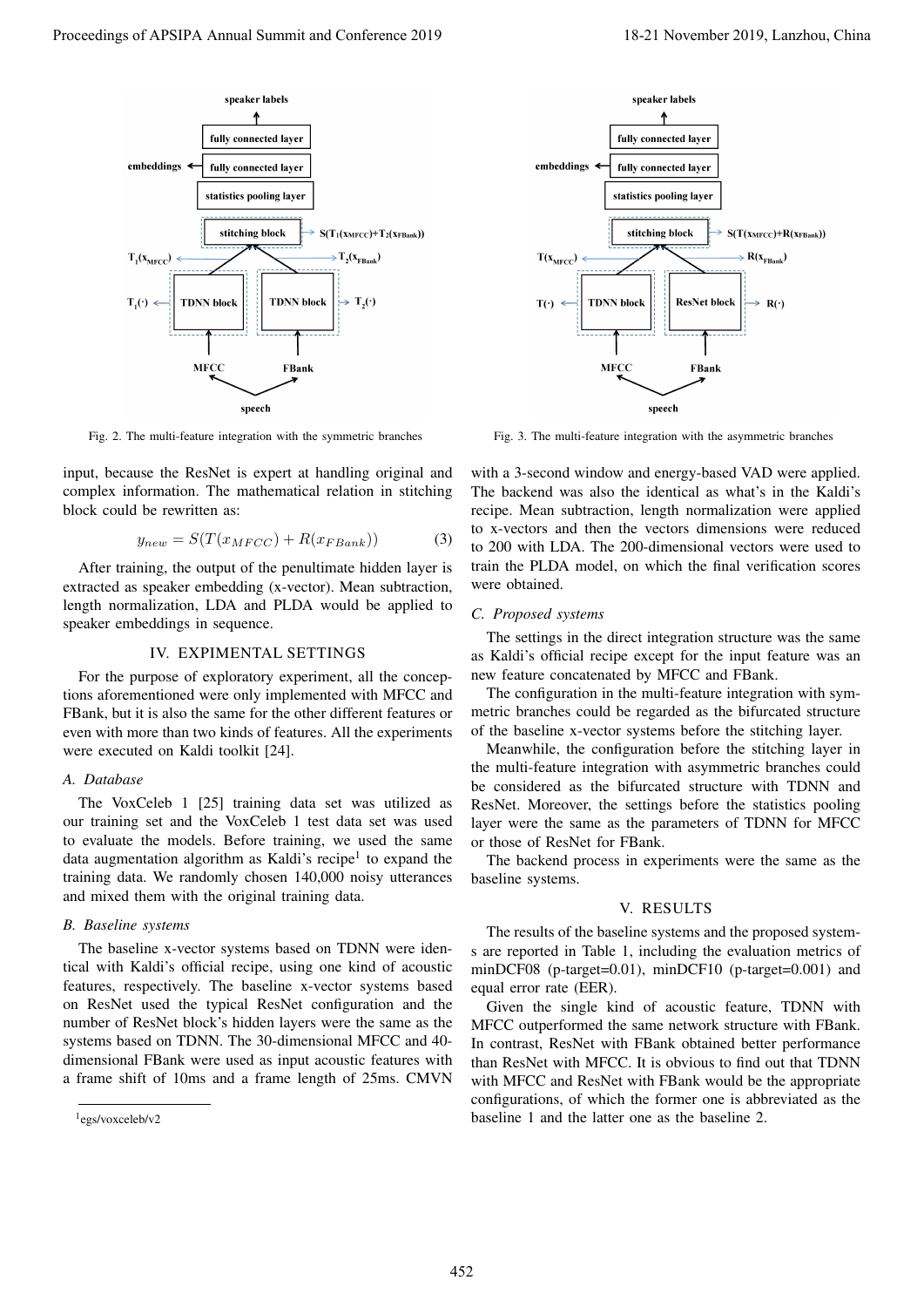|                                                                                                                                                                                                                                                                                                                        |                                                                                                                                                                                                                                                                                                                                                                                                                                                                                                                                                                                                                                                                                                                                                                                                                                                                                                                                                                                                                                                                                                                                                                                                                                                   | TABLE I                                         |                                                                                                                                                                                                                                                                                                                                                                                                                                                                                                                                                                                                                                                         |                                    |                                                                                                                                                                                                                                                                                                                                                                                                                                                                                                                                                                                                                                                                                                                                                                                                                                                                                                                                                                                                                                                                                                    |          |
|------------------------------------------------------------------------------------------------------------------------------------------------------------------------------------------------------------------------------------------------------------------------------------------------------------------------|---------------------------------------------------------------------------------------------------------------------------------------------------------------------------------------------------------------------------------------------------------------------------------------------------------------------------------------------------------------------------------------------------------------------------------------------------------------------------------------------------------------------------------------------------------------------------------------------------------------------------------------------------------------------------------------------------------------------------------------------------------------------------------------------------------------------------------------------------------------------------------------------------------------------------------------------------------------------------------------------------------------------------------------------------------------------------------------------------------------------------------------------------------------------------------------------------------------------------------------------------|-------------------------------------------------|---------------------------------------------------------------------------------------------------------------------------------------------------------------------------------------------------------------------------------------------------------------------------------------------------------------------------------------------------------------------------------------------------------------------------------------------------------------------------------------------------------------------------------------------------------------------------------------------------------------------------------------------------------|------------------------------------|----------------------------------------------------------------------------------------------------------------------------------------------------------------------------------------------------------------------------------------------------------------------------------------------------------------------------------------------------------------------------------------------------------------------------------------------------------------------------------------------------------------------------------------------------------------------------------------------------------------------------------------------------------------------------------------------------------------------------------------------------------------------------------------------------------------------------------------------------------------------------------------------------------------------------------------------------------------------------------------------------------------------------------------------------------------------------------------------------|----------|
| No.                                                                                                                                                                                                                                                                                                                    | System                                                                                                                                                                                                                                                                                                                                                                                                                                                                                                                                                                                                                                                                                                                                                                                                                                                                                                                                                                                                                                                                                                                                                                                                                                            | THE RESULTS OF SYSTEMS ON VOXCELEB 1<br>Details |                                                                                                                                                                                                                                                                                                                                                                                                                                                                                                                                                                                                                                                         | $EER(\%)$                          | minDCF08                                                                                                                                                                                                                                                                                                                                                                                                                                                                                                                                                                                                                                                                                                                                                                                                                                                                                                                                                                                                                                                                                           | minDCF10 |
| 01                                                                                                                                                                                                                                                                                                                     | x-vector                                                                                                                                                                                                                                                                                                                                                                                                                                                                                                                                                                                                                                                                                                                                                                                                                                                                                                                                                                                                                                                                                                                                                                                                                                          | only MFCC (baseline 1)                          |                                                                                                                                                                                                                                                                                                                                                                                                                                                                                                                                                                                                                                                         | 4.67                               | 0.4479                                                                                                                                                                                                                                                                                                                                                                                                                                                                                                                                                                                                                                                                                                                                                                                                                                                                                                                                                                                                                                                                                             | 0.5496   |
| 02                                                                                                                                                                                                                                                                                                                     | x-vector                                                                                                                                                                                                                                                                                                                                                                                                                                                                                                                                                                                                                                                                                                                                                                                                                                                                                                                                                                                                                                                                                                                                                                                                                                          | only FBank                                      |                                                                                                                                                                                                                                                                                                                                                                                                                                                                                                                                                                                                                                                         | 5.35                               | 0.4693                                                                                                                                                                                                                                                                                                                                                                                                                                                                                                                                                                                                                                                                                                                                                                                                                                                                                                                                                                                                                                                                                             | 0.6402   |
| 03                                                                                                                                                                                                                                                                                                                     | ResNet                                                                                                                                                                                                                                                                                                                                                                                                                                                                                                                                                                                                                                                                                                                                                                                                                                                                                                                                                                                                                                                                                                                                                                                                                                            | only MFCC                                       |                                                                                                                                                                                                                                                                                                                                                                                                                                                                                                                                                                                                                                                         | 6.46                               | 0.5584                                                                                                                                                                                                                                                                                                                                                                                                                                                                                                                                                                                                                                                                                                                                                                                                                                                                                                                                                                                                                                                                                             | 0.7554   |
| 04                                                                                                                                                                                                                                                                                                                     | ResNet                                                                                                                                                                                                                                                                                                                                                                                                                                                                                                                                                                                                                                                                                                                                                                                                                                                                                                                                                                                                                                                                                                                                                                                                                                            | only FBank (baseline 2)                         |                                                                                                                                                                                                                                                                                                                                                                                                                                                                                                                                                                                                                                                         | 4.51                               | 0.4418                                                                                                                                                                                                                                                                                                                                                                                                                                                                                                                                                                                                                                                                                                                                                                                                                                                                                                                                                                                                                                                                                             | 0.4956   |
| 05                                                                                                                                                                                                                                                                                                                     | direct integration structure                                                                                                                                                                                                                                                                                                                                                                                                                                                                                                                                                                                                                                                                                                                                                                                                                                                                                                                                                                                                                                                                                                                                                                                                                      |                                                 |                                                                                                                                                                                                                                                                                                                                                                                                                                                                                                                                                                                                                                                         | 4.67                               | 0.4256                                                                                                                                                                                                                                                                                                                                                                                                                                                                                                                                                                                                                                                                                                                                                                                                                                                                                                                                                                                                                                                                                             | 0.5304   |
| 06                                                                                                                                                                                                                                                                                                                     | symmetric branches                                                                                                                                                                                                                                                                                                                                                                                                                                                                                                                                                                                                                                                                                                                                                                                                                                                                                                                                                                                                                                                                                                                                                                                                                                | stitching layer @ 5th                           |                                                                                                                                                                                                                                                                                                                                                                                                                                                                                                                                                                                                                                                         | 4.40                               | 0.4554                                                                                                                                                                                                                                                                                                                                                                                                                                                                                                                                                                                                                                                                                                                                                                                                                                                                                                                                                                                                                                                                                             | 0.5706   |
| 07                                                                                                                                                                                                                                                                                                                     | symmetric branches                                                                                                                                                                                                                                                                                                                                                                                                                                                                                                                                                                                                                                                                                                                                                                                                                                                                                                                                                                                                                                                                                                                                                                                                                                | stitching layer @ 4th                           |                                                                                                                                                                                                                                                                                                                                                                                                                                                                                                                                                                                                                                                         | 4.22                               | 0.4241                                                                                                                                                                                                                                                                                                                                                                                                                                                                                                                                                                                                                                                                                                                                                                                                                                                                                                                                                                                                                                                                                             | 0.4933   |
| 08                                                                                                                                                                                                                                                                                                                     | symmetric branches                                                                                                                                                                                                                                                                                                                                                                                                                                                                                                                                                                                                                                                                                                                                                                                                                                                                                                                                                                                                                                                                                                                                                                                                                                | stitching layer $@$ 4th (fine-tuning)           |                                                                                                                                                                                                                                                                                                                                                                                                                                                                                                                                                                                                                                                         | 3.70                               | 0.3582                                                                                                                                                                                                                                                                                                                                                                                                                                                                                                                                                                                                                                                                                                                                                                                                                                                                                                                                                                                                                                                                                             | 0.4256   |
| 09                                                                                                                                                                                                                                                                                                                     | symmetric branches                                                                                                                                                                                                                                                                                                                                                                                                                                                                                                                                                                                                                                                                                                                                                                                                                                                                                                                                                                                                                                                                                                                                                                                                                                | stitching layer @ 3th                           |                                                                                                                                                                                                                                                                                                                                                                                                                                                                                                                                                                                                                                                         | 4.31                               | 0.4082                                                                                                                                                                                                                                                                                                                                                                                                                                                                                                                                                                                                                                                                                                                                                                                                                                                                                                                                                                                                                                                                                             | 0.5704   |
| 10                                                                                                                                                                                                                                                                                                                     | symmetric branches                                                                                                                                                                                                                                                                                                                                                                                                                                                                                                                                                                                                                                                                                                                                                                                                                                                                                                                                                                                                                                                                                                                                                                                                                                | stitching layer @ 2th                           |                                                                                                                                                                                                                                                                                                                                                                                                                                                                                                                                                                                                                                                         | 4.39                               | 0.4044                                                                                                                                                                                                                                                                                                                                                                                                                                                                                                                                                                                                                                                                                                                                                                                                                                                                                                                                                                                                                                                                                             | 0.5081   |
| 11                                                                                                                                                                                                                                                                                                                     | asymmetric branches                                                                                                                                                                                                                                                                                                                                                                                                                                                                                                                                                                                                                                                                                                                                                                                                                                                                                                                                                                                                                                                                                                                                                                                                                               | fine-tuning                                     |                                                                                                                                                                                                                                                                                                                                                                                                                                                                                                                                                                                                                                                         | 3.48                               | 0.3681                                                                                                                                                                                                                                                                                                                                                                                                                                                                                                                                                                                                                                                                                                                                                                                                                                                                                                                                                                                                                                                                                             | 0.4566   |
| 12                                                                                                                                                                                                                                                                                                                     | fusion $1+2$                                                                                                                                                                                                                                                                                                                                                                                                                                                                                                                                                                                                                                                                                                                                                                                                                                                                                                                                                                                                                                                                                                                                                                                                                                      | Equal weight fusion                             |                                                                                                                                                                                                                                                                                                                                                                                                                                                                                                                                                                                                                                                         | $\overline{4.19}$                  | 0.3990                                                                                                                                                                                                                                                                                                                                                                                                                                                                                                                                                                                                                                                                                                                                                                                                                                                                                                                                                                                                                                                                                             | 0.5706   |
| 13                                                                                                                                                                                                                                                                                                                     | fusion $1+4$                                                                                                                                                                                                                                                                                                                                                                                                                                                                                                                                                                                                                                                                                                                                                                                                                                                                                                                                                                                                                                                                                                                                                                                                                                      | Equal weight fusion                             |                                                                                                                                                                                                                                                                                                                                                                                                                                                                                                                                                                                                                                                         | 3.81                               | 0.3776                                                                                                                                                                                                                                                                                                                                                                                                                                                                                                                                                                                                                                                                                                                                                                                                                                                                                                                                                                                                                                                                                             | 0.5003   |
| 14                                                                                                                                                                                                                                                                                                                     | fusion $1+2+8$                                                                                                                                                                                                                                                                                                                                                                                                                                                                                                                                                                                                                                                                                                                                                                                                                                                                                                                                                                                                                                                                                                                                                                                                                                    | Equal weight fusion                             |                                                                                                                                                                                                                                                                                                                                                                                                                                                                                                                                                                                                                                                         | 3.48                               | 0.3365                                                                                                                                                                                                                                                                                                                                                                                                                                                                                                                                                                                                                                                                                                                                                                                                                                                                                                                                                                                                                                                                                             | 0.4817   |
| 15                                                                                                                                                                                                                                                                                                                     | fusion $1+4+11$                                                                                                                                                                                                                                                                                                                                                                                                                                                                                                                                                                                                                                                                                                                                                                                                                                                                                                                                                                                                                                                                                                                                                                                                                                   | Equal weight fusion                             |                                                                                                                                                                                                                                                                                                                                                                                                                                                                                                                                                                                                                                                         | 3.38                               | 0.3331                                                                                                                                                                                                                                                                                                                                                                                                                                                                                                                                                                                                                                                                                                                                                                                                                                                                                                                                                                                                                                                                                             | 0.4939   |
|                                                                                                                                                                                                                                                                                                                        | We also implemented the direct integration system, and the<br>result of the direct integration structure showed that merely<br>combining various features as an new feature for x-vector can<br>scarcely improve the performance.<br>For the symmetric branches based systems, we analyzed<br>that how the stitching layer affected the performance. In our<br>experiments on the VoxCeleb 1 dataset, the fourth hidden                                                                                                                                                                                                                                                                                                                                                                                                                                                                                                                                                                                                                                                                                                                                                                                                                           |                                                 | of the proposed multi-feature integration method and achieved<br>the promising improvement from score-level fusion at last.<br>ing strategies by modifying different loss functions for each<br>feature.                                                                                                                                                                                                                                                                                                                                                                                                                                                |                                    | In the future, we will try to optimize the network learn-<br>VII. ACKNOWLEDGEMENT                                                                                                                                                                                                                                                                                                                                                                                                                                                                                                                                                                                                                                                                                                                                                                                                                                                                                                                                                                                                                  |          |
| layer before the statistics pooling layer would be the best<br>choice as the stitching layer, while with a relative reduction<br>of 6.3% in EER compared to the baseline 2. With fine tuning,<br>the symmetric branches based system obtained an optimized<br>performance of 3.70% in EER value, which was better than |                                                                                                                                                                                                                                                                                                                                                                                                                                                                                                                                                                                                                                                                                                                                                                                                                                                                                                                                                                                                                                                                                                                                                                                                                                                   |                                                 | This work is supported by the National Natural Science<br>Foundation of China (Grant No.61876160).<br><b>REFERENCES</b><br>[1] S. Davis and P. Mermelstein, "Comparison of parametric representations                                                                                                                                                                                                                                                                                                                                                                                                                                                   |                                    |                                                                                                                                                                                                                                                                                                                                                                                                                                                                                                                                                                                                                                                                                                                                                                                                                                                                                                                                                                                                                                                                                                    |          |
|                                                                                                                                                                                                                                                                                                                        | that of score fusion between the baseline 1 and the baseline<br>For the asymmetric branches based system, the best per-<br>formance was achieved with 22.8% relative improvement in<br>comparison with the baseline 2. This result indicated that the<br>proposed asymmetric branches would learn more beneficial<br>details in raw acoustic features and magnify the differences<br>between speakers, and each branch network could expolit<br>its own relevant feature more efficiently. Furthermore, we<br>compared the score fusion strategies with different systems.<br>With the equal weighted fusion parameters, the score fusion<br>of system 1, system 4 and system 11 gained the promising<br>performance of 3.38% in EER value, which was nearly 25%<br>relative improvement in contrast with the baseline 2.<br>VI. CONCLUSIONS<br>In this paper, we present two speaker embedding extractors<br>with multi-feature integration structure. The multi-feature inte-<br>gration models could be jointly trained with different features<br>to learn complementary and auxiliary information. The best<br>result is 22.8% relative better in EER than the best baseline<br>on VoxCeleb 1. Our experiments illustrated the effectiveness |                                                 | no. 4, pp. 357–366, 1980.<br>[2] H. Hermansky, "Perceptual linear predictive (plp) analysis of speech,"<br>1738-1752, 1990.<br>[3] D. A. Reynolds, T. F. Quatieri, and R. B. Dunn, "Speaker verification<br>[4] N. Dehak, P. J. Kenny, R. Dehak, P. Dumouchel, and P. Ouellet, "Front-<br>2010.<br>[5] Y. Lei, N. Scheffer, L. Ferrer, and M. McLaren, "A novel scheme for<br>[6] E. Variani, X. Lei, E. McDermott, I. L. Moreno, and J. Gonzalez-<br>4056.<br>[7] Y. Liu, Y. Qian, N. Chen, T. Fu, Y. Zhang, and K. Yu, "Deep feature"<br>pp. 1–13, 2015.<br>[8] G. Heigold, I. Moreno, S. Bengio, and N. Shazeer, "End-to-end text-<br>pp. 5115–5119. | vol. 10, no. 1-3, pp. 19-41, 2000. | for monosyllabic word recognition in continuously spoken sentences,"<br>IEEE transactions on acoustics, speech, and signal processing, vol. 28,<br>the Journal of the Acoustical Society of America, vol. 87, no. 4, pp.<br>using adapted gaussian mixture models," Digital signal processing,<br>end factor analysis for speaker verification," IEEE Transactions on<br>Audio, Speech, and Language Processing, vol. 19, no. 4, pp. 788-798,<br>speaker recognition using a phonetically-aware deep neural network," in<br>2014 IEEE International Conference on Acoustics, Speech and Signal<br>Processing (ICASSP). IEEE, 2014, pp. 1695–1699.<br>Dominguez, "Deep neural networks for small footprint text-dependent<br>speaker verification," in 2014 IEEE International Conference on Acous-<br>tics, Speech and Signal Processing (ICASSP). IEEE, 2014, pp. 4052-<br>for text-dependent speaker verification," Speech Communication, vol. 73,<br>dependent speaker verification," in 2016 IEEE International Conference<br>on Acoustics, Speech and Signal Processing (ICASSP). IEEE, 2016, |          |
|                                                                                                                                                                                                                                                                                                                        |                                                                                                                                                                                                                                                                                                                                                                                                                                                                                                                                                                                                                                                                                                                                                                                                                                                                                                                                                                                                                                                                                                                                                                                                                                                   | 453                                             |                                                                                                                                                                                                                                                                                                                                                                                                                                                                                                                                                                                                                                                         |                                    |                                                                                                                                                                                                                                                                                                                                                                                                                                                                                                                                                                                                                                                                                                                                                                                                                                                                                                                                                                                                                                                                                                    |          |

TABLE I THE RESULTS OF SYSTEMS ON VOXCELEB 1

# VI. CONCLUSIONS

# VII. ACKNOWLEDGEMENT

#### **REFERENCES**

- [1] S. Davis and P. Mermelstein, "Comparison of parametric representations for monosyllabic word recognition in continuously spoken sentences," *IEEE transactions on acoustics, speech, and signal processing*, vol. 28, no. 4, pp. 357–366, 1980.
- [2] H. Hermansky, "Perceptual linear predictive (plp) analysis of speech," *the Journal of the Acoustical Society of America*, vol. 87, no. 4, pp. 1738–1752, 1990.
- [3] D. A. Reynolds, T. F. Quatieri, and R. B. Dunn, "Speaker verification using adapted gaussian mixture models," *Digital signal processing*, vol. 10, no. 1-3, pp. 19–41, 2000.
- [4] N. Dehak, P. J. Kenny, R. Dehak, P. Dumouchel, and P. Ouellet, "Frontend factor analysis for speaker verification," *IEEE Transactions on Audio, Speech, and Language Processing*, vol. 19, no. 4, pp. 788–798, 2010.
- [5] Y. Lei, N. Scheffer, L. Ferrer, and M. McLaren, "A novel scheme for speaker recognition using a phonetically-aware deep neural network," in *2014 IEEE International Conference on Acoustics, Speech and Signal Processing (ICASSP)*. IEEE, 2014, pp. 1695–1699.
- [6] E. Variani, X. Lei, E. McDermott, I. L. Moreno, and J. Gonzalez-Dominguez, "Deep neural networks for small footprint text-dependent speaker verification," in *2014 IEEE International Conference on Acoustics, Speech and Signal Processing (ICASSP)*. IEEE, 2014, pp. 4052– 4056.
- [7] Y. Liu, Y. Qian, N. Chen, T. Fu, Y. Zhang, and K. Yu, "Deep feature for text-dependent speaker verification," *Speech Communication*, vol. 73, pp. 1–13, 2015.
- [8] G. Heigold, I. Moreno, S. Bengio, and N. Shazeer, "End-to-end textdependent speaker verification," in *2016 IEEE International Conference on Acoustics, Speech and Signal Processing (ICASSP)*. IEEE, 2016, pp. 5115–5119.